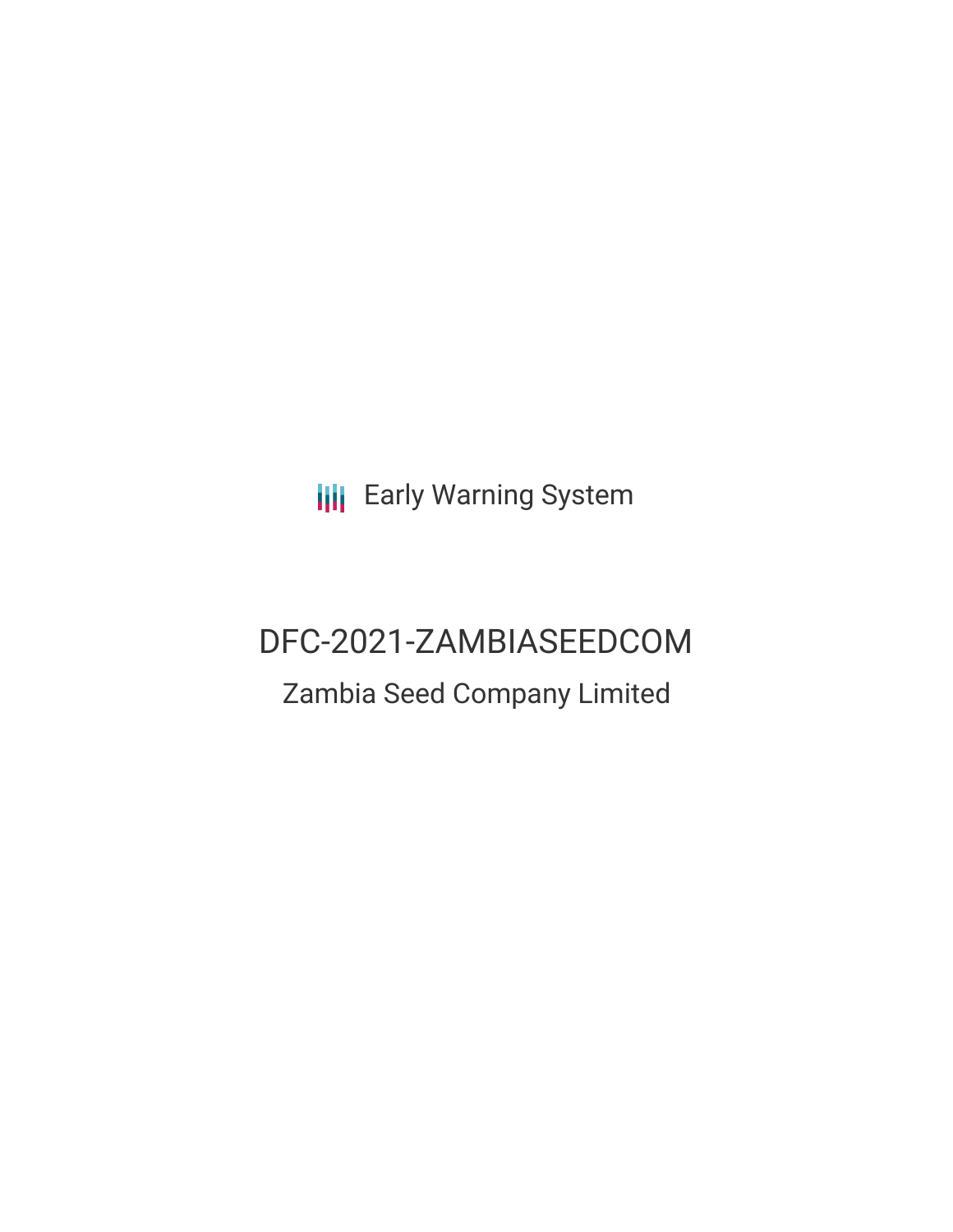

### **Quick Facts**

| <b>Countries</b>               | Zambia                                                 |  |  |  |
|--------------------------------|--------------------------------------------------------|--|--|--|
| <b>Financial Institutions</b>  | US International Development Finance Corporation (DFC) |  |  |  |
| <b>Status</b>                  | Active                                                 |  |  |  |
| <b>Bank Risk Rating</b>        | C                                                      |  |  |  |
| <b>Borrower</b>                | Silverlands II HoldCo S.à r.l.                         |  |  |  |
| <b>Sectors</b>                 | Agriculture and Forestry, Industry and Trade           |  |  |  |
| <b>Investment Type(s)</b>      | Guarantee, Loan                                        |  |  |  |
| <b>Investment Amount (USD)</b> | $$34.92$ million                                       |  |  |  |
| <b>Loan Amount (USD)</b>       | \$32.00 million                                        |  |  |  |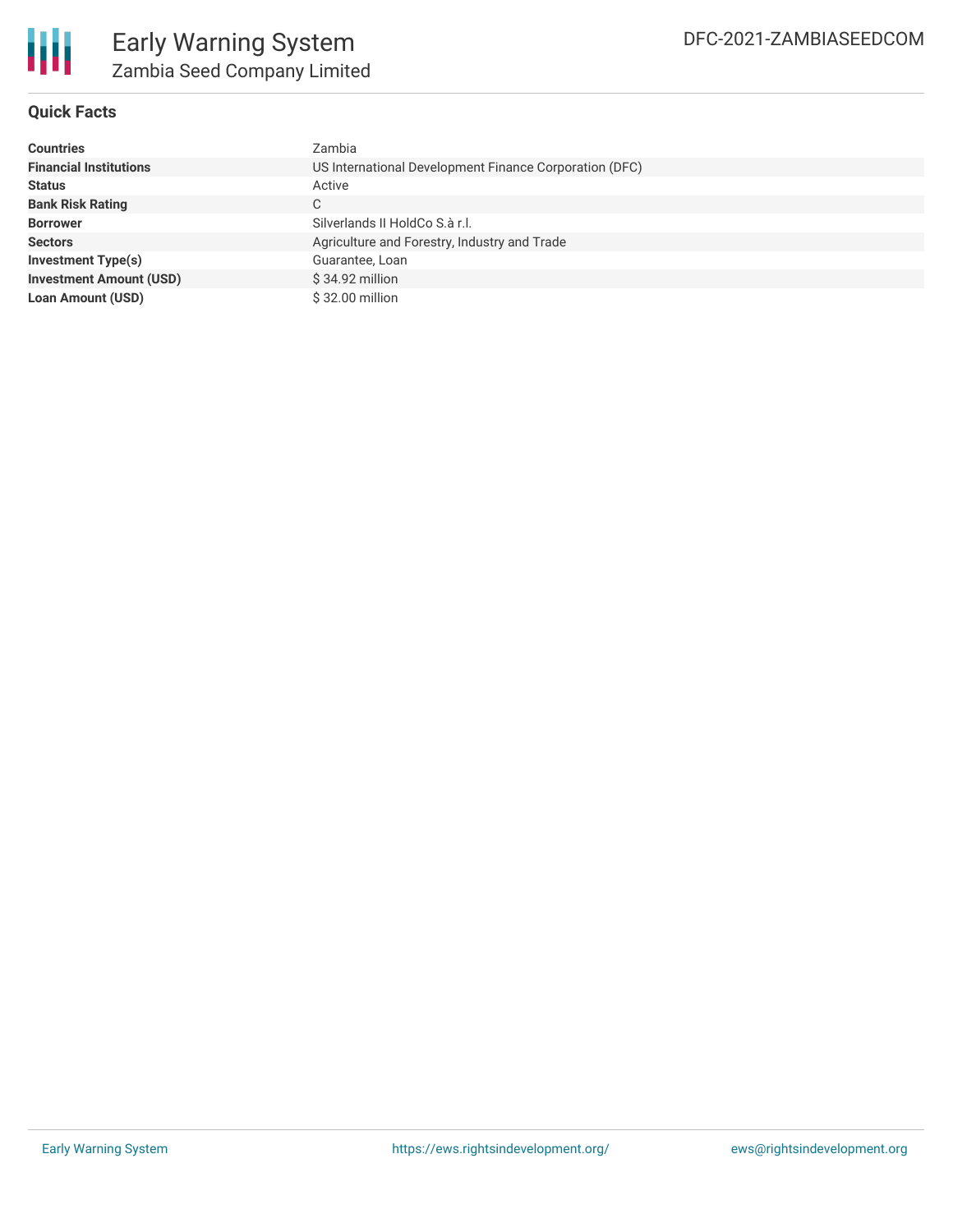

### **Project Description**

According to bank provided information, the project involves the regional expansion, growth and modernization of the Foreign Enterprise. The Foreign Enterprise produces, markets and sells pre-basic seeds for which a certified seed is multiplied for agricultural production. The Foreign Enterprise is headquartered in Lusaka with seed production taking place on a farm 15 kilometers from the city center and has

distribution and storage facilities located in other areas in the Republic of Zambia. The Foreign Enterprise has established a branch office in the Republic of Tanzania and has wholly-owned subsidiaries in Namibia and Botswana. The Foreign Enterprise also exports seeds for sale in Zimbabwe and is evaluating its expansion into Uganda, Kenya, Ethiopia, Angola and Ghana.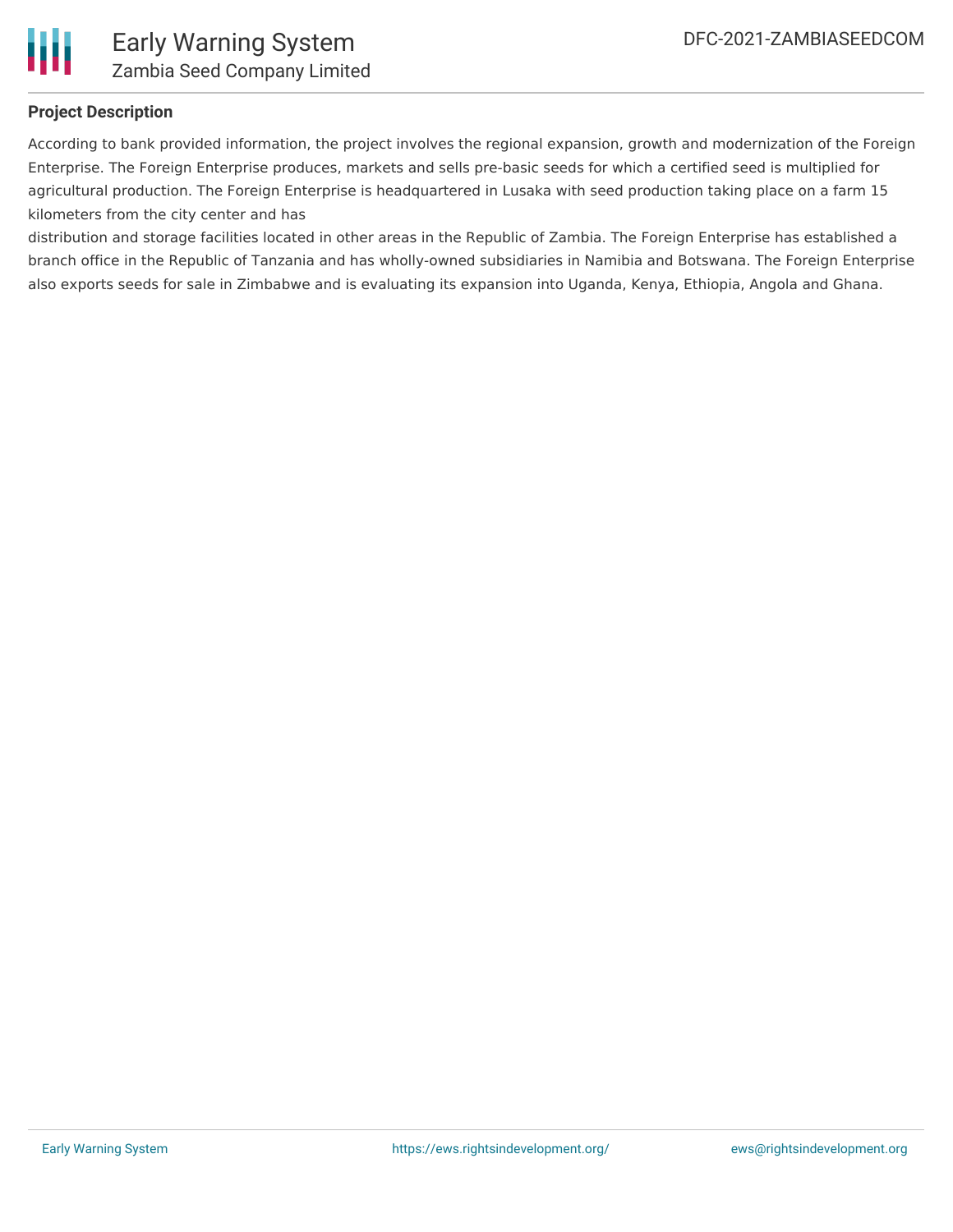

### Early Warning System Zambia Seed Company Limited

### **Investment Description**

US International Development Finance Corporation (DFC)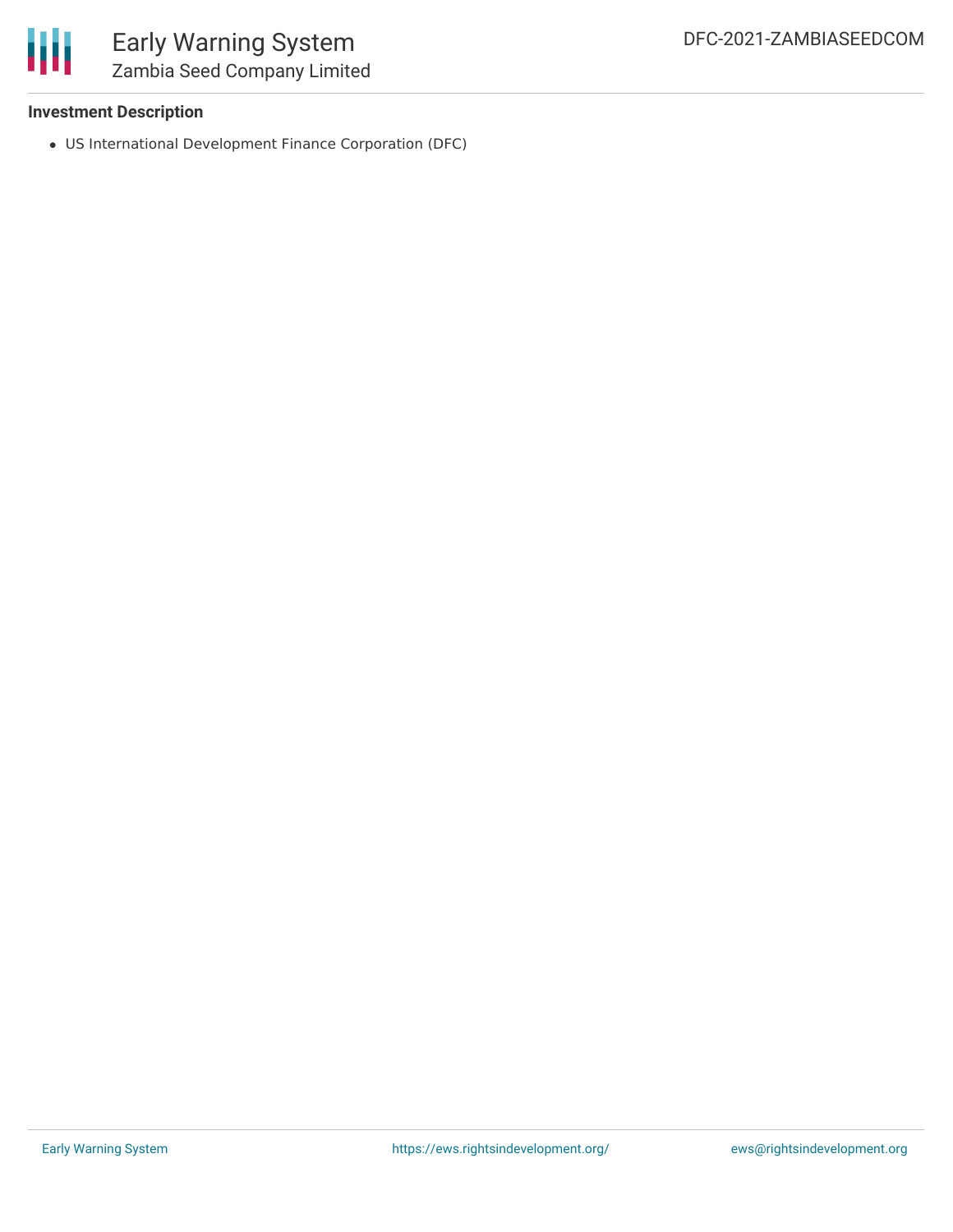

### Early Warning System Zambia Seed Company Limited

| <b>Private Actor 1</b> | <b>Private Actor</b><br>' Role | <b>Private Actor</b><br>1 Sector | <b>Relation</b> | <b>Private Actor 2</b>         | <b>Private Actor</b><br>2 Role | <b>Private Actor</b><br>2 Sector |
|------------------------|--------------------------------|----------------------------------|-----------------|--------------------------------|--------------------------------|----------------------------------|
| $\,$                   | $\overline{\phantom{0}}$       | $\overline{\phantom{0}}$         | $\,$            | Silverlands II HoldCo S.à r.l. | Client                         | $\overline{\phantom{m}}$         |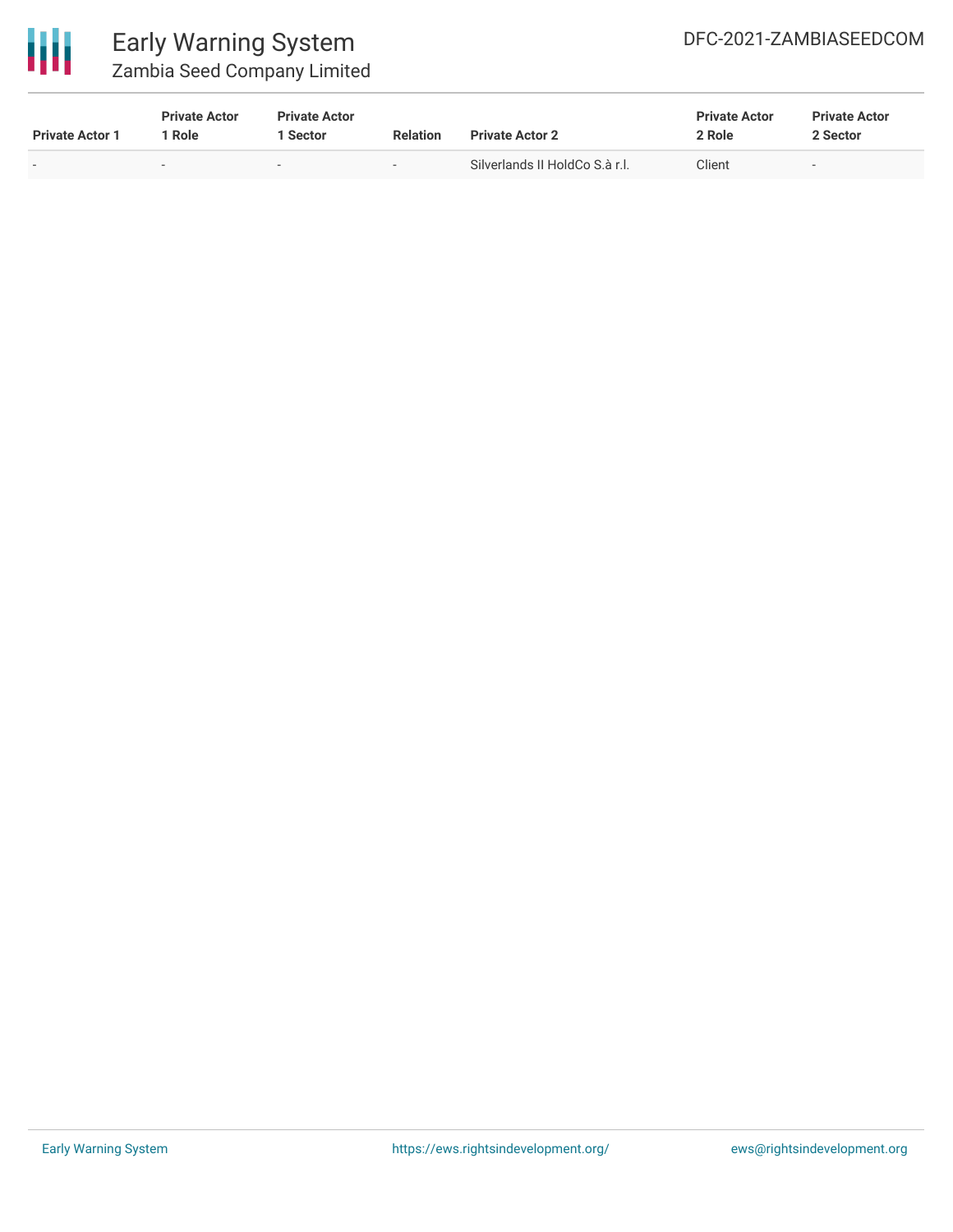

### **Contact Information**

\*Contact information not provided at the time of disclosure\*

#### **ACCESS TO INFORMATION**

Unlike many other development finance institutions, DFC does not currently have an access to information policy.

Under the United States Freedom of Information Act (FOIA), DFC is obliged to respond to reasonably formulated requests for Agency records. However, DFC may apply exemptions from release to certain types of information and may charge fees in responding to requests. DFC has a designated FOIA officer who is trained in how to respond to requests and implement the law. You can learn more about filing a FOIA request at: <https://www.dfc.gov/foia>

### **ACCOUNTABILITY MECHANISM OF THE UNITED STATES INTERNATIONAL DEVELOPMENT FINANCE CORPORATION (DFC)**

The Office of Accountability is an independent office that addresses complaints about environmental or social issues related to DFC-supported projects. The office provides communities an opportunity to have concerns independently reviewed and addressed. If you submit a complaint to the Office of Accountability, it may assist you by either seeking to address your problems by facilitating a problem solving dialogue between you and those implementing the project and/or investigating whether the DFC complied with its policies to prevent environmental, social, human rights, and labor harms.

You can find more information about the Office of Accountability at: <https://www.dfc.gov/who-we-are/office-accountability>